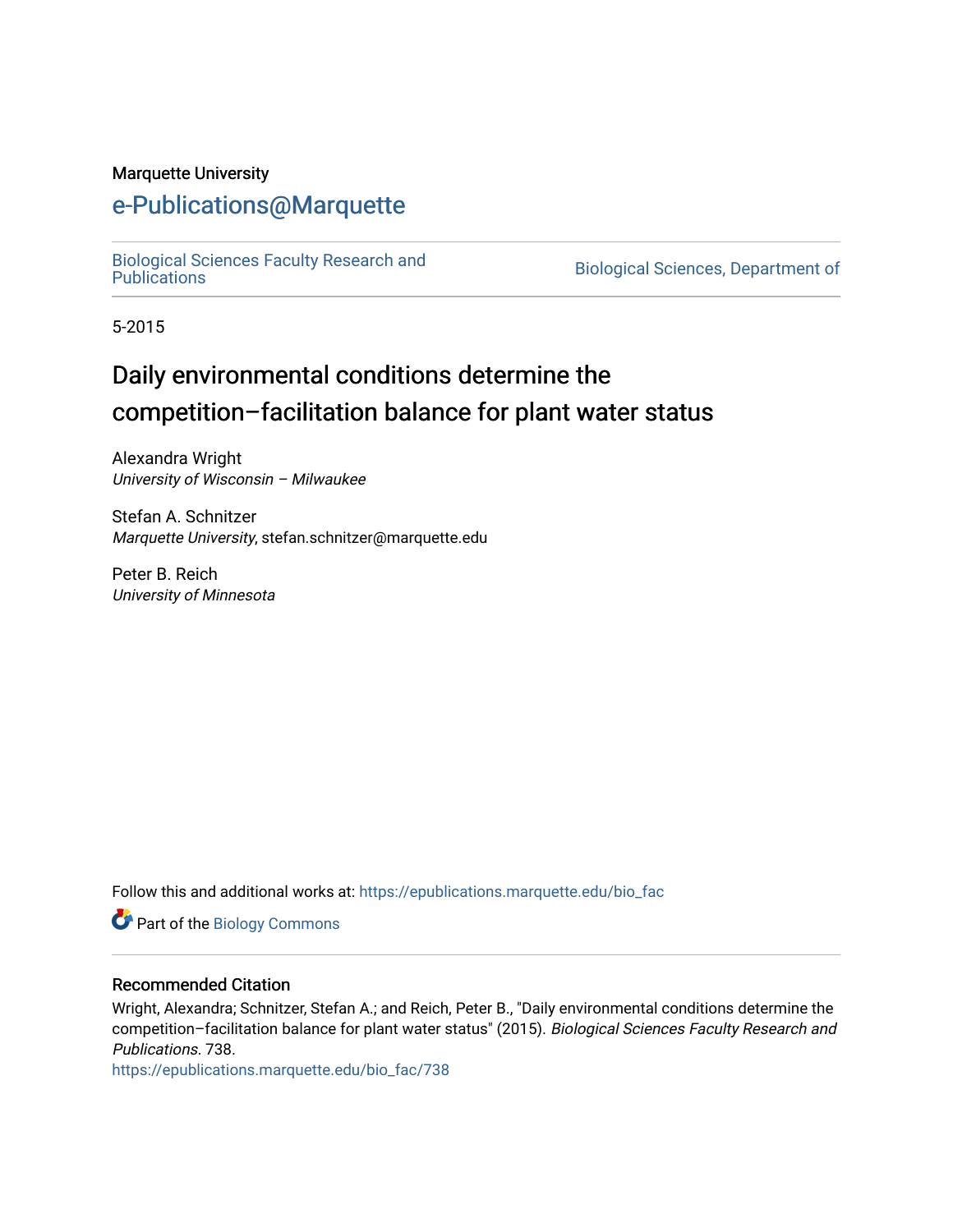**Marquette University**

# **e-Publications@Marquette**

# *Biology Faculty Research and Publications/College of Arts and Sciences*

*This paper is NOT THE PUBLISHED VERSION;* **but the author's final, peer-reviewed manuscript.** The published version may be accessed by following the link in the citation below.

*Journal of Ecology*, Vol. 103, No. 3 (May 2015) : 648-656. [DOI.](https://besjournals.onlinelibrary.wiley.com/doi/full/10.1111/1365-2745.12397) This article is © Wiley and permission has been granted for this version to appear in [e-Publications@Marquette.](http://epublications.marquette.edu/) Wiley does not grant permission for this article to be further copied/distributed or hosted elsewhere without the express permission from Wiley.

# Daily environmental conditions determine the competition–facilitation balance for plant water status

#### Alexandra Wright

Department of Biological Sciences, University of Wisconsin, Milwaukee, Milwaukee, WI Biological Sciences, Bard College, Annandale on Hudson, NY Stefan A. Schnitzer Department of Biological Sciences, University of Wisconsin, Milwaukee, Milwaukee, WI Peter B. Reich Department of Forest Resources, University of Minnesota, St. Paul, MN Hawkesbury Institute for the Environment, University of Western Sydney, Penrith, NSW, 2751 Australia

#### Summary

- 1. Plants compete with their neighbours for a finite set of limiting resources, and this decreases individual plant performance, growth and survival. However, neighbouring plants also affect each other in positive ways.
- 2. Positive facilitative effects can occur when neighbouring plants ameliorate harsh abiotic conditions (temperature, wind and high irradiation). Thus, when environmental conditions are severe, the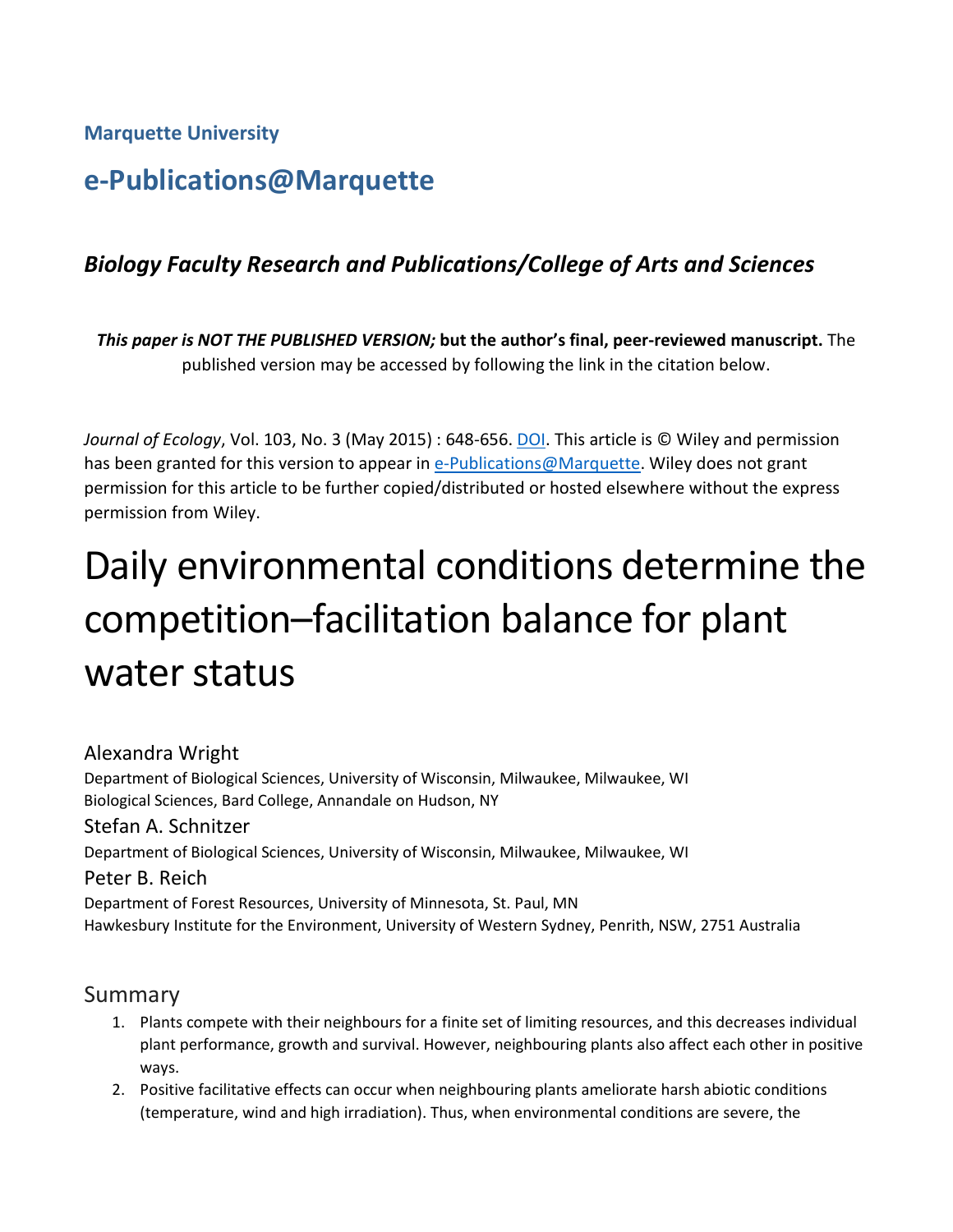importance of facilitation may increase. The co-occurrence and masking effects of competition and facilitation among neighbouring plants have made it difficult to tease them apart in the past.

- 3. We planted bur oak acorns (*Quercus macrocarpa*) into an experimental diversity gradient in a central MN grassland that provided a gradient in plant biomass. We predicted that greater biomass of neighbours would increase both competition and facilitation as measured by impacts on the minimum leaf water potential reached on any given day. Under moderate conditions, competition should predominate, but under hot/dry conditions, facilitation should become more important. We measured temperature, humidity and soil moisture in these plots for two growing seasons, as well as oak seedling leaf water potential across a range of daily conditions.
- 4. On cool/humid days, plant interactions were dominated by competition for soil water: leaf water potentials of juvenile oaks were lower in plots with greater herbaceous biomass (and higher diversity). Conversely, on hot/dry days, facilitation of the microclimate determined the net effect of plants on their neighbours: leaf water potentials of juvenile oaks were higher in plots with higher herbaceous diversity and biomass.
- 5. *Synthesis*. In terms of plant water status, plant interactions among neighbours can flip from net negative (competition) to net positive (facilitation) depending on daily abiotic conditions. The relative importance of both positive and negative interactions for plant water status may affect the overall performance of plants over time.

# Introduction

Plants compete for limiting resources and the outcome of competitive plant interactions can help explain community composition, global plant distributions and species coexistence (Hardin **[1960](https://besjournals.onlinelibrary.wiley.com/doi/full/10.1111/1365-2745.12397#jec12397-bib-0021)**; Tilman **[1977](https://besjournals.onlinelibrary.wiley.com/doi/full/10.1111/1365-2745.12397#jec12397-bib-0032)**; Bond, Woodward & Midgley **[2005](https://besjournals.onlinelibrary.wiley.com/doi/full/10.1111/1365-2745.12397#jec12397-bib-0007)**). At the individual plant level, competition for shared resources can decrease growth (Ehleringer **[1984](https://besjournals.onlinelibrary.wiley.com/doi/full/10.1111/1365-2745.12397#jec12397-bib-0017)**; Gordon, Menke & Rice **[1989](https://besjournals.onlinelibrary.wiley.com/doi/full/10.1111/1365-2745.12397#jec12397-bib-0019)**) and increase mortality (Davis *et al*. **[1999](https://besjournals.onlinelibrary.wiley.com/doi/full/10.1111/1365-2745.12397#jec12397-bib-0016)**) of neighbouring plants. A key limiting resource in many ecosystems is soil water. In the short term, when plants are water limited due to competition for soil water, they may close their stomates to reduce water loss at the leaf surface, thus leading to decreased photosynthetic rates, plant growth and survival (Gordon, Menke & Rice **[1989](https://besjournals.onlinelibrary.wiley.com/doi/full/10.1111/1365-2745.12397#jec12397-bib-0019)**). However, upon longer-term exposure to water stress, plants may make other morphological (leaf orientation) or physiological (osmotic potential) adjustments to retain higher carbon assimilation rates (Brown, Jordan & Thomas **[1976](https://besjournals.onlinelibrary.wiley.com/doi/full/10.1111/1365-2745.12397#jec12397-bib-0009)**).

Plants may also facilitate each other via amelioration of the local microclimate (Brooker *et al*. **[2008](https://besjournals.onlinelibrary.wiley.com/doi/full/10.1111/1365-2745.12397#jec12397-bib-0008)**). In fact, facilitation may be a component of many plant interactions, but it may be commonly obscured by competition (Stachowicz **[2001](https://besjournals.onlinelibrary.wiley.com/doi/full/10.1111/1365-2745.12397#jec12397-bib-0030)**; Bruno, Stachowicz & Bertness **[2003](https://besjournals.onlinelibrary.wiley.com/doi/full/10.1111/1365-2745.12397#jec12397-bib-0010)**). Plants can modify their local microclimate via shading and evaporative cooling. This environmental amelioration may be particularly important when environmental conditions are harsh and would otherwise cause plant physiological stress (the stress-gradient hypothesis, Bertness & Callaway **[1994](https://besjournals.onlinelibrary.wiley.com/doi/full/10.1111/1365-2745.12397#jec12397-bib-0006)**). For example, in hot arid ecosystems, environmental facilitation by neighbouring plants often results in increased germination, growth and survival of plants growing near neighbours, leading to clumped spatial distributions (Cuesta *et al*. **[2010](https://besjournals.onlinelibrary.wiley.com/doi/full/10.1111/1365-2745.12397#jec12397-bib-0014)**; Jia *et al*. **[2010](https://besjournals.onlinelibrary.wiley.com/doi/full/10.1111/1365-2745.12397#jec12397-bib-0023)**; Landero & Valiente-Banuet **[2010](https://besjournals.onlinelibrary.wiley.com/doi/full/10.1111/1365-2745.12397#jec12397-bib-0024)**; Armas, Rodríguez-Echeverría & Pugnaire **[2011](https://besjournals.onlinelibrary.wiley.com/doi/full/10.1111/1365-2745.12397#jec12397-bib-0003)**). In arid systems, physiological constraints related to microclimate may be more important than competition for resources. Plants may be negatively affected by high rates of water loss at the leaf surface, due to high vapour pressure deficit in the microclimate (Wright, Schnitzer & Reich **[2014](https://besjournals.onlinelibrary.wiley.com/doi/full/10.1111/1365-2745.12397#jec12397-bib-0035)**), or directly, due to photoinhibition at high light levels (Valladares & Pearcy **[1997](https://besjournals.onlinelibrary.wiley.com/doi/full/10.1111/1365-2745.12397#jec12397-bib-0034)**). Facilitation may be dominant in these stressful abiotic conditions, but weaken and become subordinate to competition as environmental stress lessens (Callaway *et al*. **[2002](https://besjournals.onlinelibrary.wiley.com/doi/full/10.1111/1365-2745.12397#jec12397-bib-0012)**).

In the past decade, theoretical and experimental work has suggested that both competition and facilitation may be ubiquitous in many plant communities, not solely the most arid ones (Bruno, Stachowicz & Bertness **[2003](https://besjournals.onlinelibrary.wiley.com/doi/full/10.1111/1365-2745.12397#jec12397-bib-0010)**;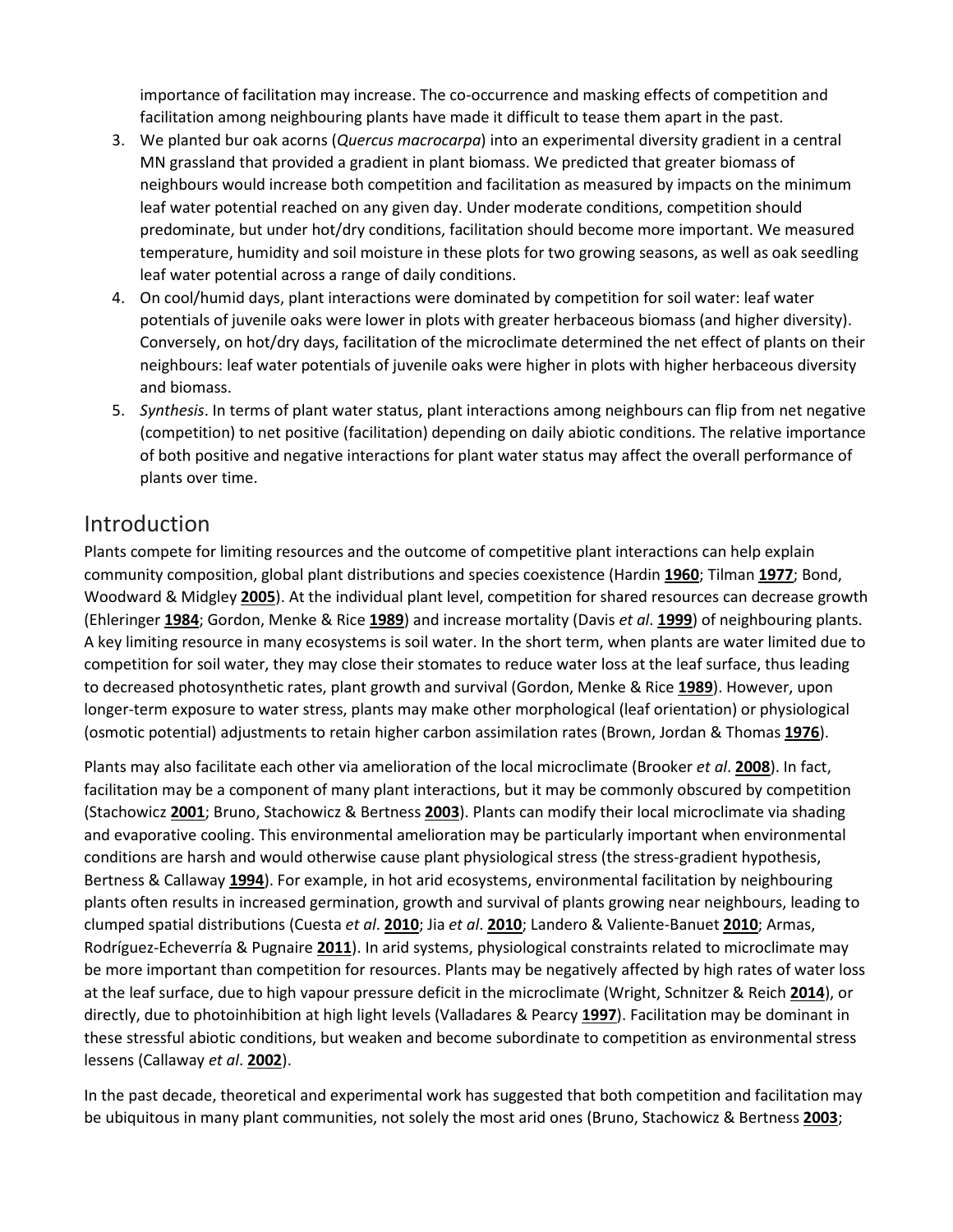Montgomery, Reich & Palik **[2010](https://besjournals.onlinelibrary.wiley.com/doi/full/10.1111/1365-2745.12397#jec12397-bib-0025)**; Wright, Schnitzer & Reich **[2014](https://besjournals.onlinelibrary.wiley.com/doi/full/10.1111/1365-2745.12397#jec12397-bib-0035)**). We posit that, in terms of plant water status, the temporal dynamics of facilitation relative to competition may be a function of daily differences in abiotic conditions and therefore may change on a day-to-day basis. On cool humid days, plant water potential may be less negative overall, and the effects of facilitation due to microclimate amelioration from neighbours may be weak. In these cases, competition for soil water resources may dominate: plants growing in dense communities may experience more water stress due to more competition for water below-ground. Conversely, on hot/dry days, evaporative demand in the microclimate may be high, overall plant water status may be more negative, and the positive effects of facilitation due to microclimate amelioration from neighbours may dominate. Consequently, both processes may vary in relative strength over time and the total of competitive and facilitative interactions may affect longer-term performance (growth and survival).

We planted bur oak acorns (*Q. macrocarpa*) into 85 2 × 2 m experimental plant communities that varied in species richness from 1 to 16 species (Reich *et al*. **[2012](https://besjournals.onlinelibrary.wiley.com/doi/full/10.1111/1365-2745.12397#jec12397-bib-0028)**). Plant biomass increases strongly with species richness in this experiment; hence, the species richness gradient also serves as a gradient in neighbour density and biomass (Reich *et al*. **[2012](https://besjournals.onlinelibrary.wiley.com/doi/full/10.1111/1365-2745.12397#jec12397-bib-0028)**). We measured leaf water potential of oaks across a range of daily conditions at this site. We explored the relative importance of daily competition and facilitation in terms of plant water status, and how the balance of these two processes changes over the course of a growing season. We tested the specific hypothesis that both competition and facilitation are stronger in higher richness/higher biomass plant communities, but that these processes trade-off over short time periods depending on the relative severity of daily conditions. We predicted that:

- 1. On cool humid days, competition for soil water would be the dominant process driving plant water status, and thus, plant water status of juvenile oaks in higher diversity/higher biomass communities would be more negative than plant water status in lower diversity/lower biomass communities.
- 2. On hot/dry days, facilitation due to amelioration of the microclimate would be the dominant process driving plant water status, and thus, oak plant water status in higher diversity/higher biomass communities would be less negative than plant water status in lower diversity/lower biomass communities.

# Materials and methods

#### Site Description

We conducted this study from May 2010 to October 2012 in the ambient treatment plots of the BioCON plant diversity experiment at the Cedar Creek Ecosystem Science Reserve (CCESR) in central Minnesota, USA. Cedar Creek has a continental climate, with cold winters and warm summers and an average of 660 mm of rainfall per year (Reich *et al*. **[2001b](https://besjournals.onlinelibrary.wiley.com/doi/full/10.1111/1365-2745.12397#jec12397-bib-0027)**). Annual temperatures in 2012 were the warmest on record in the United States (NCDC **[2012](https://besjournals.onlinelibrary.wiley.com/doi/full/10.1111/1365-2745.12397#jec12397-bib-0040)**), and the CCESR field site was also drier than usual. Annual precipitation for 2012 (January– December) was 495 mm, which was 25% below the long-term average of 660 mm yr<sup>−</sup><sup>1</sup> (Reich *et al*. **[2001b](https://besjournals.onlinelibrary.wiley.com/doi/full/10.1111/1365-2745.12397#jec12397-bib-0027)**; Fig. **[1](https://besjournals.onlinelibrary.wiley.com/doi/full/10.1111/1365-2745.12397#jec12397-fig-0001)**). Mean annual air temperature (January–December) at Cedar Creek, however, was 8.1 ± 1.3 **°**C (mean ± 95% confidence intervals), which was statistically consistent with the 24-year average (6.9 ± 1.2 **°**C, Cedar Creek Ecosystem Science Reserve hourly climate data), though July 2012 was the warmest month on record in the 24-year temperature data set (23.9 **°**C, Fig. **[1](https://besjournals.onlinelibrary.wiley.com/doi/full/10.1111/1365-2745.12397#jec12397-fig-0001)**).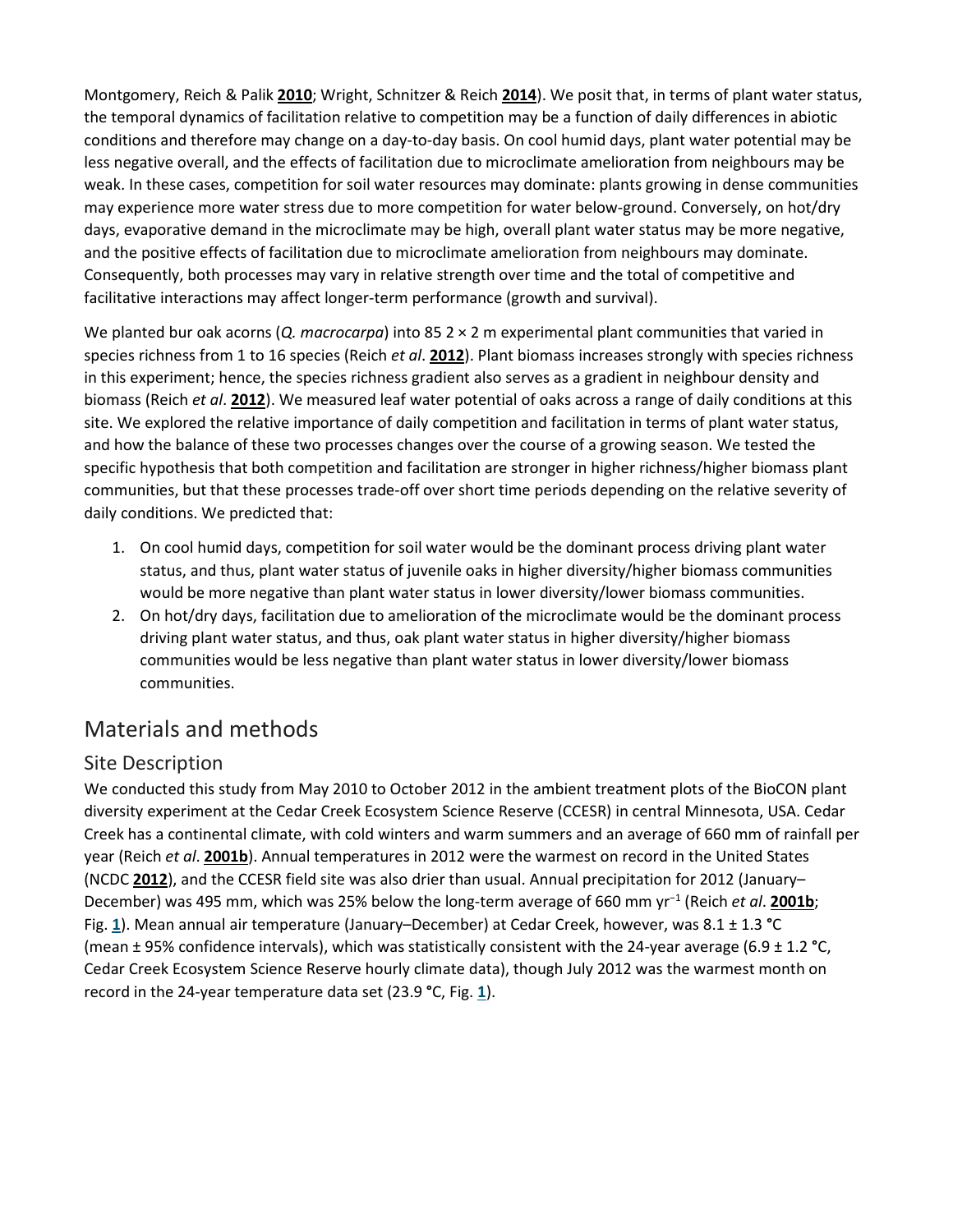

**Figure 1** We measured soil moisture in each plot on each day of measurement (a). We also measured relative humidity and air temperature in each plot, which we used to calculate vapour pressure deficit (b). We measured air temperate (solid line) and daily precipitation (dotted line) at the weather station at the site (c).

Soils at this site are nutrient-poor glacial outwash sand plain with low water-holding capacity. The BioCON plots were established in 1997 by tilling and fumigating existing vegetation in six experimental blocks in an old field grassland at the site. Plots were then established as  $2 \times 2$  m areas that were seeded with randomly assigned herbaceous species (all native or naturalized) from a pool of 16 total species from 4 functional groups - 4 C3grasses, 4 C4 grasses, 4 legumes and 4 non-nitrogen fixing herbaceous plants (*Achillea millefolium, Agropyron repens, Amorpha canescens, Andropogon gerardi, Anemone cylindrica, Asclepias tuberosa, Bouteloua gracilis, Bromus inermis, Koeleria cristata, Lespedeza capitata, Lupinus perennis, Petalostemum villosum, Poa pratensis, Schizachyrium scoparium, Solidago rigida* and *Sorghastrum nutans,*). There were 32 plots with 1 species (with every monoculture represented twice), 32 plots with 4 species, 9 plots with 9 species and 12 plots with 16 species. Since 1997, species mixes have been maintained by hand weeding to remove any species that migrated into the plot that were not planted in the original seed mix.

We conducted this experiment along a species richness gradient, which also provided a gradient in biomass production (Reich *et al*. **[2001a](https://besjournals.onlinelibrary.wiley.com/doi/full/10.1111/1365-2745.12397#jec12397-bib-0026)**, **[2012](https://besjournals.onlinelibrary.wiley.com/doi/full/10.1111/1365-2745.12397#jec12397-bib-0028)**), and both biomass and diversity may alter the relative strength of competition and facilitation intensity (Wright *et al*. **[2013](https://besjournals.onlinelibrary.wiley.com/doi/full/10.1111/1365-2745.12397#jec12397-bib-0036)**; Wright, Schnitzer & Reich **[2014](https://besjournals.onlinelibrary.wiley.com/doi/full/10.1111/1365-2745.12397#jec12397-bib-0035)**). Increased biomass production with greater plant diversity leads to reduced resource availability and increased intensity of competition for colonizing plants (Tilman, Wedin & Knops **[1996](https://besjournals.onlinelibrary.wiley.com/doi/full/10.1111/1365-2745.12397#jec12397-bib-0033)**; Fargione & Tilman **[2005](https://besjournals.onlinelibrary.wiley.com/doi/full/10.1111/1365-2745.12397#jec12397-bib-0018)**). Increased biomass production may also be associated with increased protection from environmental conditions. Consequently, increased biomass and diversity may drive increased facilitation between plants due to amelioration of environmental extremes (Wright *et al*. **[2013](https://besjournals.onlinelibrary.wiley.com/doi/full/10.1111/1365-2745.12397#jec12397-bib-0036)**). In August 2012, we measured above-ground biomass of herbaceous species in all 85 plots. Above-ground biomass was clipped in 10 × 100 cm strips at the soil surface at least 15 cm from plot boundaries (to avoid edge effects).

We planted six bur oak (*Quercus macrocarpa*) acorns in all 85 plots in May 2010 and again in May 2012 to increase total seedlings available for the study. We planted acorns spaced at least 10 cm from any oak acorn neighbours. We measured leaf number, seedling height and seedling diameter of all seedlings at the beginning of the growing season (28 May 2012) and at the end of the growing season (27 August 2012) to assess relative growth rate (RGR) for each seedling. We also censused seedling emergence at the beginning of the first growing season (1 July 2010) and at the beginning of the 2012 growing season (28 May 2012). We recorded the survival of all seedlings that had emerged by 27 August 2012.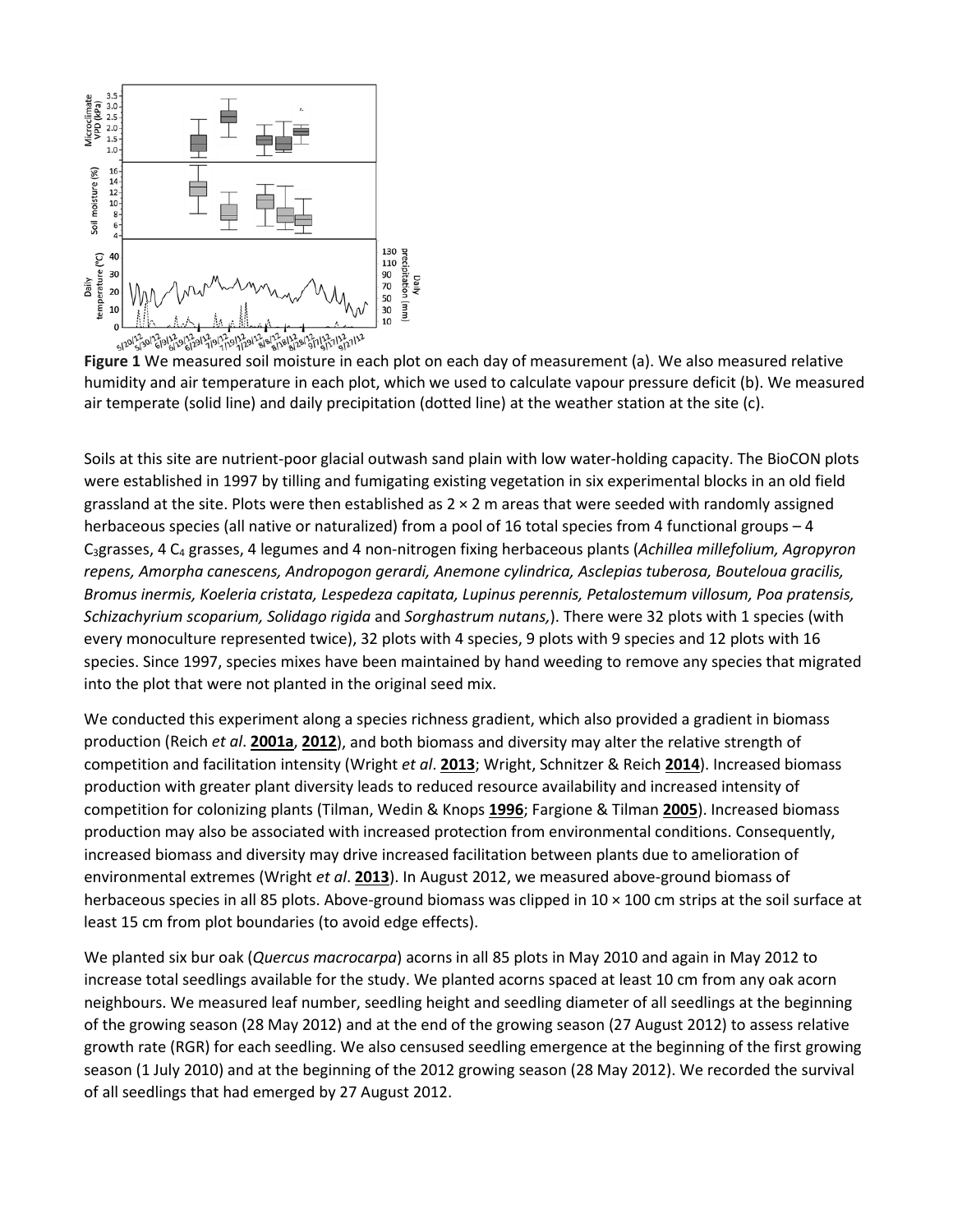In May 2010, we planted a total of 37 bur oak acorns in a nearby harvest garden and harvested them periodically between July 2010 and July 2012, to derive allometric equations for biomass. We used these measurements to derive equations for both above-ground biomass (AGB = 0.76 × diameter − 0.02 × height +  $0.11 \times$  leaves,  $r^2$  = 0.80) and below-ground biomass (BGB = 6.5  $\times$  diameter - 0.12  $\times$  height + 0.14  $\times$  leaves,  $r^2$  = 0.35), though due to low  $r^2$  values for BGB, we used AGB values to calculate RGR. We calculated above-ground RGR by taking ln(final AGB) – ln(initial AGB)/duration of study.

We measured pre-dawn and midday leaf water potential of a total of 151 randomly selected oak seedlings (stratified across the diversity gradient depending on seedling availability; see below), on five different sampling dates in 2012 (June 22, July 11, August 1, August 14 and August 24). For each sampling date, we also excluded seedlings that were at the largest (> 15 cm tall) or at the smallest (< 5 cm tall) ends of the seeding size spectrum. In other words, we restricted our sampling to seedlings that were relatively similar in size across the herbaceous biomass gradient. We chose sampling dates based on forecast data of maximum daily temperatures at the site, and we attempted to sample evenly across a range of temperatures (20–30 **°**C). Oak leaves began to senesce the week of September 10, nearly 3 weeks after our final leaf water potential measurements (24 August 2012). The height of the herbaceous canopy varied depending on herbaceous biomass and species composition. Thus, oak leaves were more heavily shaded in the higher biomass plots. We sampled the youngest fully expanded leaf for all leaf water potential measurements. We measured leaf water potential using a Scholander pressure chamber (Soil Moisture Equipment Corp, Santa Barbara, CA, USA). Pre-dawn water potential ( $\psi_{\text{pd}}$ ) was taken 2 h before dawn each day (0330–0530), and midday leaf water potential (ψ<sub>md</sub>) was taken at solar noon (1200–1400). All measurements were taken by wrapping leaves in Ziploc bags, excising leaves using a razor blade and immediately transferring to the pressure chamber.

Plants were chosen for water potential measurements based on sampling at least five oak seedlings per age group per species richness level on each day, each oak having at least 3 leaves fully expanded at the time of sampling and not sampling from the same plant two sampling dates in a row. We sampled equally from the 2010 and 2012 age cohorts on each day of sampling. When more than one plot, or more than one plant within plot, met the above requirements, the plant was chosen randomly from the subset of available plants. Midday measurements were taken on the same plants as pre-dawn measurements to assess daily changes in plant water stress at the individual plant level. We used a comparison between pre-dawn ( $\psi_{\text{od}}$ ) and midday ( $\psi_{\text{md}}$ ) leaf water potential (ψ<sub>md</sub>−ψ<sub>pd</sub>) to detect the daily change in plant water status at the individual plant level. A total of 27–37 plants were sampled on each sampling date depending on the constraints described above.

From May 2011 to October 2011 and May 2012 to October 2012, we measured plot-level air temperature and relative humidity (RH) on the north-western quadrant of the plot (> 50 cm from the plot edge) continuously using Maxim iButton dataloggers logging every 5 minutes (Maxim Integrated, San Jose, CA, USA). We then calculated vapour pressure deficit of the microclimate

$$
VPD = \left(0.6108 \times e^{\frac{17.27 \times \text{Temp}}{T \text{emp} + 237.3}}\right) - \left(\frac{RH}{100} \times 0.6108 \times e^{\frac{17.27 \times \text{Temp}}{T \text{emp} + 237.3}}\right),
$$
  
\n
$$
VPD = \left(0.6108 \times e^{\frac{17.27 \times \text{Temp}}{T \text{emp} + 237.3}}\right) - \left(\frac{RH}{100} \times 0.6108 \times e^{\frac{17.27 \times \text{Temp}}{T \text{emp} + 237.3}}\right),
$$

(Anderson [1936\)](https://besjournals.onlinelibrary.wiley.com/doi/full/10.1111/1365-2745.12397#jec12397-bib-0002). Dataloggers were installed on wooden tent stakes at approximately 20 cm above the ground surface and covered with plastic Dixie cups. This ensured that the dataloggers were recording microclimate conditions 5–15 cm above the height of the oak seedlings (a conservative measure of average microclimate conditions under the herbaceous canopy). The covers were painted white to reflect direct sunlight and guard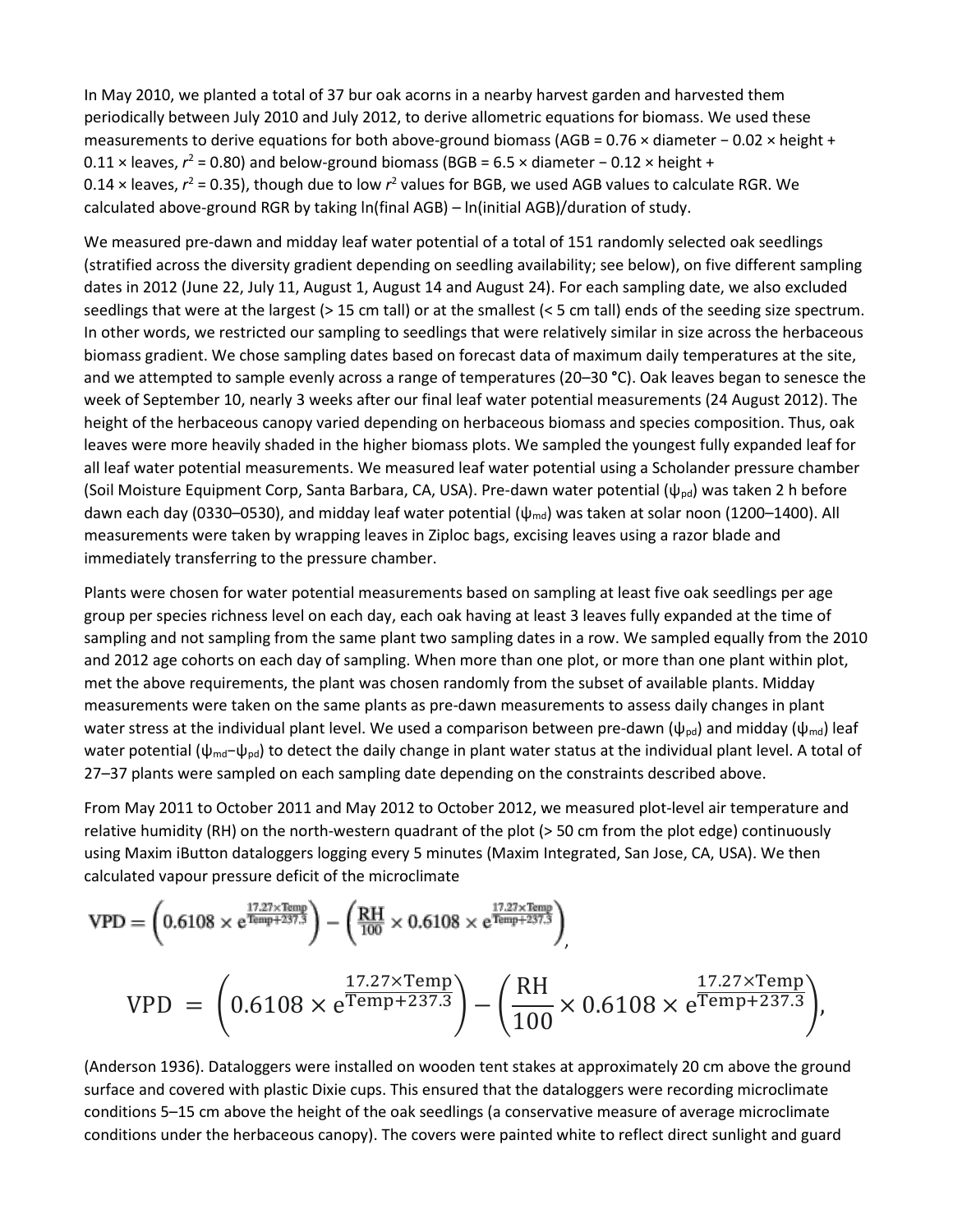from direct saturation by rainwater. These dataloggers were installed in all plots where leaf water potential measurements were collected. We also measured shallow soil moisture (~6 cm depth) in these plots at 11:00 a.m. on the same day as leaf water potential measurements using an HH2 soil moisture meter with theta probe (Delta-T Devices Ltd, Cambridge, UK). Additional dataloggers were installed in a randomly assigned subset of plots throughout the rest of the experimental plots and moved every 2 weeks. We collected site-level temperature, humidity and vapour pressure deficit measurements from the Cedar Creek Ecosystem Science Reserve weather station.

#### Analysis – Microclimate

We analysed the effects of herbaceous plant biomass on microclimate (air temperature and vapour pressure deficit) and whether the magnitude of these effects changed depending on site conditions. We calculated plotlevel averages for microclimate temperature and VPD for each day 24-h period during the study ('plot level'). We also calculated daily averages for air temperature and vapour pressure deficit data collected from the Cedar Creek weather station ('site level'). We conducted separate mixed-effects ANCOVA to assess the effects of daily conditions (temperature and vapour pressure deficit), and the amelioration of these conditions by the plant community, on microclimate. To account for spatial autocorrelation associated with the blocked ring design and temporal autocorrelation associated with taking multiple measurements on the same plots over time, we included plot nested within block as a random effect. These two ANCOVAs assessed the following: (i) the fixed effects of daily average temperature at the site (taken from Cedar Creek weather station data), herbaceous biomass and their first-order interaction effects on microclimate temperatures and (ii) the fixed effects of daily average VPD at the site, herbaceous biomass and their first-order interaction effects on microclimate VPD.

#### Analysis – Soil Moisture

To assess the effects of daily changes in weather, seasonal trends in soil moisture at the site (the sandy soil rapidly becomes dry between major rain events and over the course of the season, Adair *et al*. **[2011](https://besjournals.onlinelibrary.wiley.com/doi/full/10.1111/1365-2745.12397#jec12397-bib-0037)**) and herbaceous biomass, on soil moisture, we conducted a mixed-effects ANCOVA with site-level VPD, herbaceous biomass and day of year as fixed effects. To account for spatial autocorrelation associated with the blocked ring design and temporal autocorrelation associated with taking multiple measurements on the same plots over time, we included plot nested within block as a random effect. Since we measured soil moisture in a 30-plot subset of the total plots used for this study, based on where leaf water potential measurements were taken on any given day, statistical power was too low across the gradient in herbaceous biomass on any single day to include random effects for ring and plot in this soil moisture statistical model.

#### Analysis – Leaf Water Potential

We conducted a mixed-effects ANCOVA to assess the effects of herbaceous biomass, site-level climatic conditions (VPD) and their interaction, on all measures of oak leaf water potential ( $\psi_{\text{pd}}$ ,  $\psi_{\text{md}}$ ,  $\psi_{\text{md}}$ ,  $\psi_{\text{pd}}$ ). For both pre-dawn and midday leaf water potential, we assessed the effects of site-level VPD for the 6-hr period prior to water potential measurements. For the daily changes in leaf water potential ( $\psi_{md}$ – $\psi_{pd}$ ). we assessed the effects of sitelevel VPD integrated over this entire period (00:00–14:00). To account for spatial autocorrelation associated with the blocked ring design and temporal autocorrelation associated with taking multiple measurements on the same plots over time, we included plot nested within block as a random effect. To account for differences in the age of seedlings (the cohort from 2010 or 2012 described above), we included a random effect for seedling age in the statistical model as well.

We conducted a separate analysis to explore the plot-level mechanisms for competition and facilitation on all three measures of oak leaf water status ( $\psi_{pd}$ ,  $\psi_{md}$ ,  $\psi_{md}-\psi_{pd}$ ). We directly assessed the effects of soil water and microclimate VPD on pre-dawn, midday and daily differences in oak water potential using a mixedeffects ANCOVA (microclimate VPD comparisons were made using the same time intervals as described above for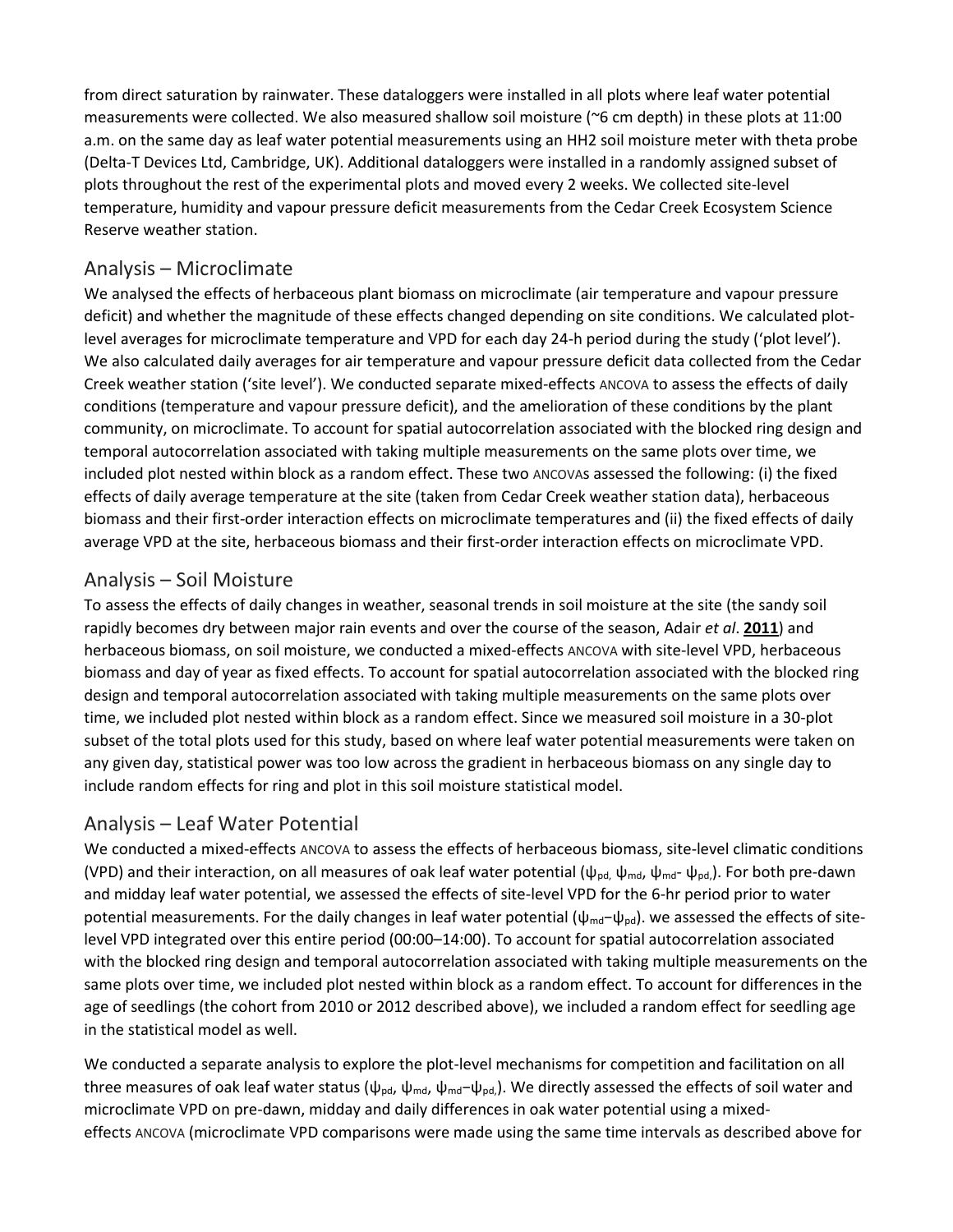site-level comparisons). To account for spatial autocorrelation of measurements taken within the same block and temporal autocorrelation associated with taking measurements on the same plot over time, we included plot nested within block as a random effect. We also included a random effect for seedling age to account for any differences between the two seedling ages in the statistical model.

#### Analysis – Growth and Survival

We analysed the effects of herbaceous biomass on above-ground oak seedling RGR and proportion survival (arcsine transformed) using a mixed-effects ANCOVA with plot nested in block and seedling age (cohort) included as random effects.

We also repeated all of the above analyses by replacing herbaceous biomass above with species richness. These results were qualitatively very similar and are included in Appendix S1 in Supporting Information.

# Results

Over the course of our five leaf water potential measurement campaigns, daily temperature was the highest on July 11 and August 24 and lowest on June 22 and August 14. Relative humidity was highest in June and lowest in early July. This resulted in VPD being highest on July 11 and lowest on June 22 (Fig. **[1](https://besjournals.onlinelibrary.wiley.com/doi/full/10.1111/1365-2745.12397#jec12397-fig-0001)**a). There was no correlation between sampling date and temperature in the plots (Pearson product moment correlation coefficient, *r* = 0.06, *N* = 168) and no correlation between sampling date and relative humidity in the plots (*r* = 0.16, *N* = 168) – in other words, we did not sample all cool/humid days in the early summer and all hot/dry days in the late summer (Fig. **[1](https://besjournals.onlinelibrary.wiley.com/doi/full/10.1111/1365-2745.12397#jec12397-fig-0001)**a). There was a weak negative correlation between soil moisture and VPD at the site (*r* = −0.24, *N* = 168).

#### Microclimate and Soil Moisture

Under the herbaceous canopy layer (~20 cm above the soil surface), plots with higher species richness and more above-ground biomass were cooler, more humid and had lower vapour pressure deficit than plots with less biomass and fewer species (Table **[1](https://besjournals.onlinelibrary.wiley.com/doi/full/10.1111/1365-2745.12397#jec12397-tbl-0001)**, Fig. **[2](https://besjournals.onlinelibrary.wiley.com/doi/full/10.1111/1365-2745.12397#jec12397-fig-0002)**, Appendix S1). The magnitude of the microclimate amelioration effect was stronger as daily weather conditions became hotter and drier (significant interaction terms, Table **[1](https://besjournals.onlinelibrary.wiley.com/doi/full/10.1111/1365-2745.12397#jec12397-tbl-0001)**, Fig. **[2](https://besjournals.onlinelibrary.wiley.com/doi/full/10.1111/1365-2745.12397#jec12397-fig-0002)**). In contrast, soil moisture was lower in diverse, higher biomass plots over the course of the season (except for early in the season) and progressively lower in the highest diversity and highest biomass plots during the growing season (Table S1, Fig. S1, Appendix S1). Thus, high-diversity plots with high biomass had lower residual soil water availability, but more mesic temperatures and less atmospheric evaporative demand.

**Table 1.** Separate ANOVAs for the effects of daily temperature on microclimate temperature and daily VPD on microclimate VPD. We also tested for interactions between these factors and above-ground biomass (AGB)

| <b>Fixed Effect</b>         | d.f. <sup>†</sup> | $R^2$ | Plot Temp |             | Plot VPD |             |
|-----------------------------|-------------------|-------|-----------|-------------|----------|-------------|
|                             |                   |       |           | Р           |          | P           |
| Herb AGB                    | 1,9306            | 0.96  | 66.24     | $< 0.0001*$ |          |             |
| Site Temp                   | 1,9525            |       | 211 750   | $< 0.0001*$ |          |             |
| Herb $AGB \times$ Site Temp | 1,9524            |       | 77.47     | $< 0.0001*$ |          |             |
| Herb AGB                    | 1,8969            | 0.88  |           |             | 27.80    | $< 0.0001*$ |
| Site VPD                    | 1,9227            |       |           |             | 50 089   | $< 0.0001*$ |
| Herb AGB × Site VPD         | 1,9230            |       |           |             | 482.5    | $< 0.0001*$ |

† This analysis took into account spatial variation associated with the blocked design ('block' in the BioCON framework). In the linear mixed-effects model framework, denominator degrees of freedom 'float' based on the degree of variation attributed to random effects. Asterisks (\*) indicate statistical significance.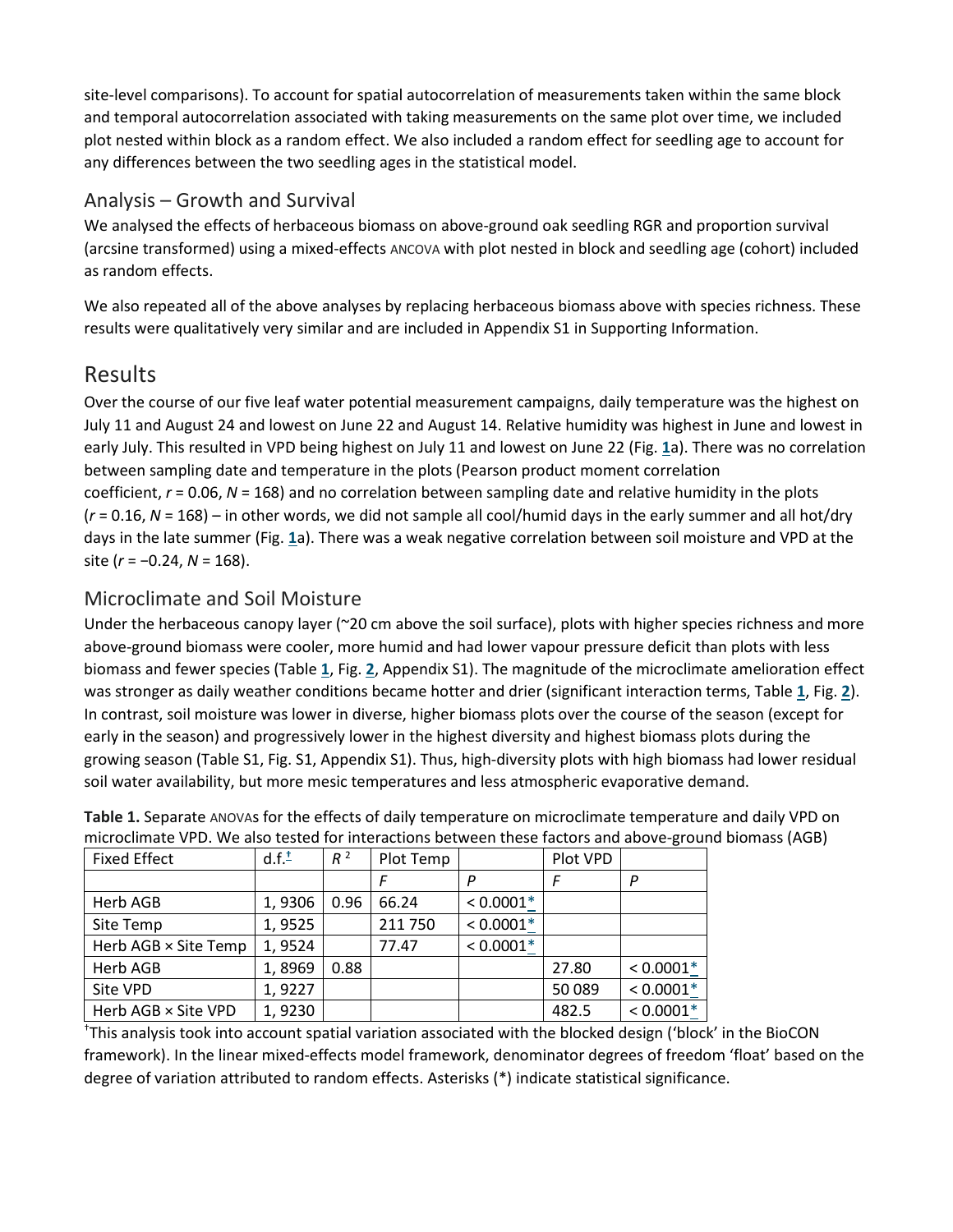

**Figure 2** We measured vapour pressure deficit in the microclimate of 55 randomly selected plots over the course of two years. We found that it was cooler in plots with more above-ground biomass (panels a–c). We also found that as average VPD at the site increased (on days when it was hotter and drier), plant biomass had an increasingly strong ameliorating effect on microclimate VPD (d). The dotted line below (d) represents the significant interaction between site-level VPD and community herbaceous biomass (*F*1,9230 = 482.5, *P* < 0.0001\*).

#### Water Stress, Growth and Survival

All oaks grew  $\sim$ 2× less in the highest diversity ( $F_{1,57}$  = 13.6, P = 0.0005) and  $\sim$ 4× less in the highest biomass (*F*1,60 = 30.2, *P* < 0.0001) plots. Oak emergence was ~1.5× higher in the highest diversity compared with onespecies plots ( $F_{1,80}$  = 16.5,  $P$  = 0.0001) and almost 3× higher in the highest biomass plots ( $F_{1,80}$  = 19.4,  $P$  < 0.0001). Survival of emerged seedlings was equal across the diversity gradient ( $F_{1,80}$  = 2.15,  $P$  = 0.15) but almost 3× higher in the highest biomass plots (*F*1,80 = 5.33, *P* = 0.02).

Pre-dawn leaf water potential values were unaffected by daily changes in site-level VPD or community biomass (Fig. S2, Table **[2](https://besjournals.onlinelibrary.wiley.com/doi/full/10.1111/1365-2745.12397#jec12397-tbl-0002)**). The majority of the variation in pre-dawn leaf water potential values was due to soil moisture, where higher soil moisture led to less negative pre-dawn leaf water potential and soil moisture declined over the course of the season (Fig. S3, Table S2).

**Table 2.** The relationship between site conditions (vapour pressure deficit) and herbaceous biomass on oak leaf water potential. We conducted separate analyses for pre-dawn, midday and daily changes (diff). For pre-dawn leaf water potential, we compared with the 24-hr period prior to the pre-dawn measurement. For midday leaf water potential, we compared with the period between pre-dawn and midday. For the daily difference in leaf water potential, we compared with the 24-hour period prior to the midday measurement (to integrate over the whole day)

| Fixed effect            | Pre-dawn |      |              | Midday  |      |             | Diff    |      |             |
|-------------------------|----------|------|--------------|---------|------|-------------|---------|------|-------------|
|                         | $d.f.+$  |      | P            | d.f.    |      |             | d.f.    |      | P           |
| Herb biomass            | 1, 25.2  | 1.50 | $\vert$ 0.23 | 1, 29.1 | 1.16 | 0.19        | 1, 29.7 | 0.73 | 0.40        |
| Site VPD                | 1, 163   | 2.25 | 0.14         | 1, 162  | 30.9 | $< 0.0001*$ | 1.160   | 16.5 | $< 0.0001*$ |
| Herb biomass × Site VPD | 163      | 1.16 | 0.28         | 1, 162  | 0.01 | 0.94        | 1, 159  | 8.5  | $0.004*$    |

† These analyses took into account spatial variation associated with the blocked design ('block' in the BioCON framework) and measurements taken on individuals in the same plots over time. In the linear mixed-effects model framework, denominator degrees of freedom 'float' based on the degree of variation attributed to block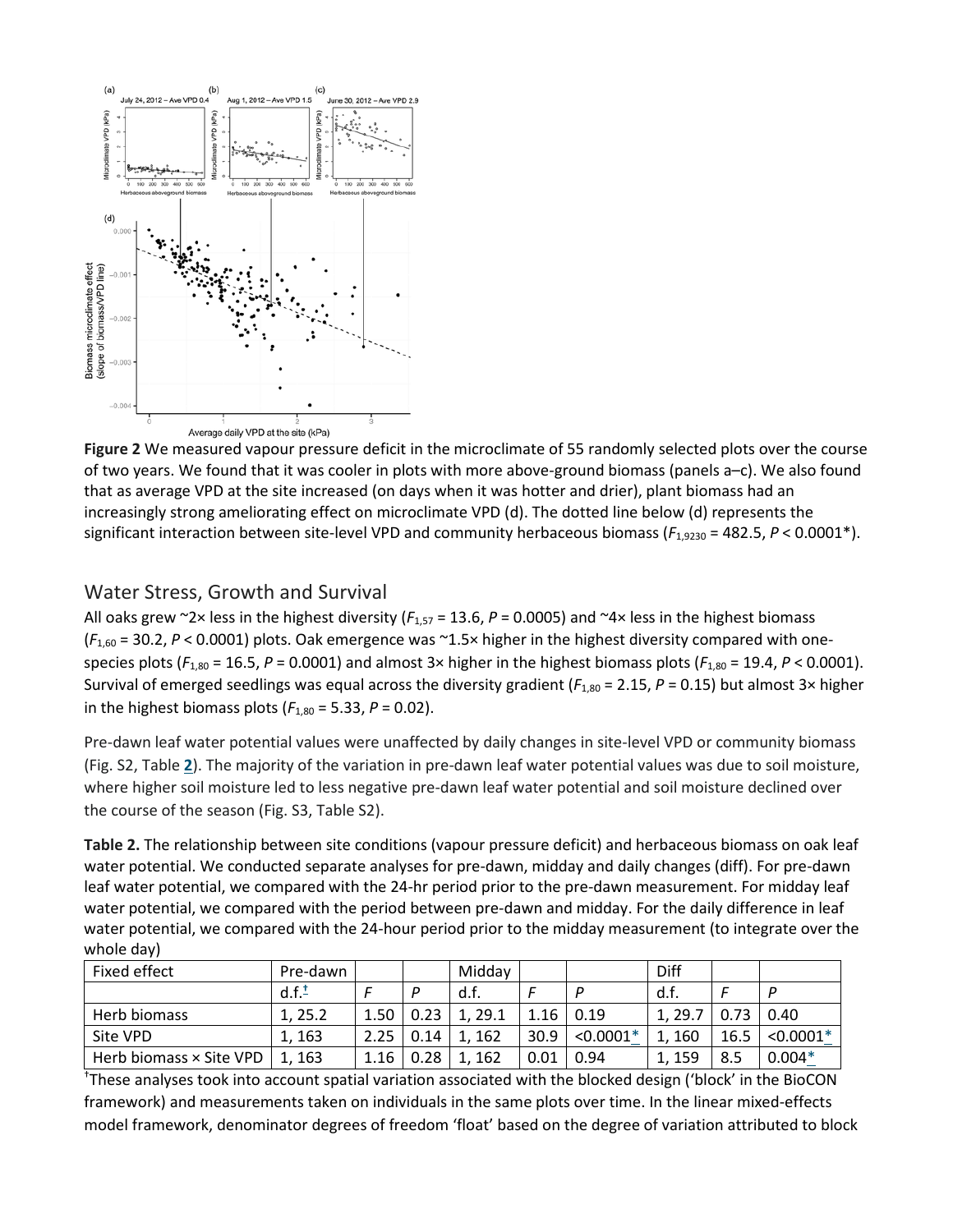differences; this is why denominator degrees of freedom are different depending on the metric described in this table. Asterisks (\*) indicate statistical significance.

Midday leaf water potential values were more negative on hot/dry days with a high VPD, but they did not vary overall with herbaceous biomass or species richness (Table **[2](https://besjournals.onlinelibrary.wiley.com/doi/full/10.1111/1365-2745.12397#jec12397-tbl-0002)**, Appendix S1 – Table 3, Fig. S2). Midday leaf water potential was more negative when soil moisture was low and when plot VPD was high (Table S2, Fig. S3b,e).

The difference between pre-dawn leaf water potential ( $\psi_{\text{od}}$ ) and midday leaf water potential ( $\psi_{\text{md}}$ ) reflects the change in water status of oak seedlings on a given day. By subtracting the pre-dawn leaf water potential from the leaf water potential during the time with the highest evaporative demand (midday), we can to some extent standardize (i.e. account for) differences in baseline (pre-dawn) water status and focus on daily responses. There was no main effect of herbaceous biomass or species richness on the daily change in leaf water potential (Table **[2](https://besjournals.onlinelibrary.wiley.com/doi/full/10.1111/1365-2745.12397#jec12397-tbl-0002)**, Appendix S1 – Table 3). There was an overall negative effect of VPD on daily change in leaf water potential, and a significant interaction between herbaceous biomass and daily VPD (Table **[2](https://besjournals.onlinelibrary.wiley.com/doi/full/10.1111/1365-2745.12397#jec12397-tbl-0002)**, Appendix S1 – Table 3). This effect was not significantly driven by differences in oak seedling size (Fig. S4). Oak seedlings growing in higher diversity and higher biomass plots experienced net competitive effects on cool/humid days (more negative values of ψ<sub>md</sub>−ψ<sub>pd</sub> in higher biomass plots). In contrast, plants growing in the same plots, experienced net facilitation from neighbours on hot/dry days (less negative values of ψ<sub>md</sub>−ψ<sub>pd</sub> in higher biomass plots, Table **[2](https://besjournals.onlinelibrary.wiley.com/doi/full/10.1111/1365-2745.12397#jec12397-tbl-0002)**, Fig. **[3](https://besjournals.onlinelibrary.wiley.com/doi/full/10.1111/1365-2745.12397#jec12397-fig-0003)**). The daily change in plant water status was driven by plot-level (microclimate) differences in vapour pressure deficit (Table S2, Fig. S3f).



**Figure 3** We measured pre-dawn leaf water potential ( $\psi_{\text{nd}}$ ) and midday leaf water potential ( $\psi_{\text{md}}$ ) on five days that varied in VPD at the site. We then calculated the daily difference in leaf water potential (ψ<sub>md</sub>−ψ<sub>pd</sub>) on each of those days. We found that leaf water potential reflected net competition with higher biomass communities on cool humid days (a), but net facilitation with higher biomass communities on hot/dry days (c). The degree of this effect seemed to change nonlinearly with 24-h VPD (d). The dotted line below (d) indicates the two-way interaction between herbaceous biomass and 12-h site VPD  $(F_{1,159} = 8.5, P = 0.004)$ .

# **Discussion**

Measures of resource availability and juvenile oak seedling water status across days of differing evaporative demand showed differing strengths of facilitation and competition in this grassland experiment. Pre-dawn leaf water potential of bur oaks ranged from 0 to -1.0 MPa and was tightly linked with soil moisture. Similar to previous studies, midday leaf water potential ranged from −1.0 to −3.0 and was more tightly linked to vapour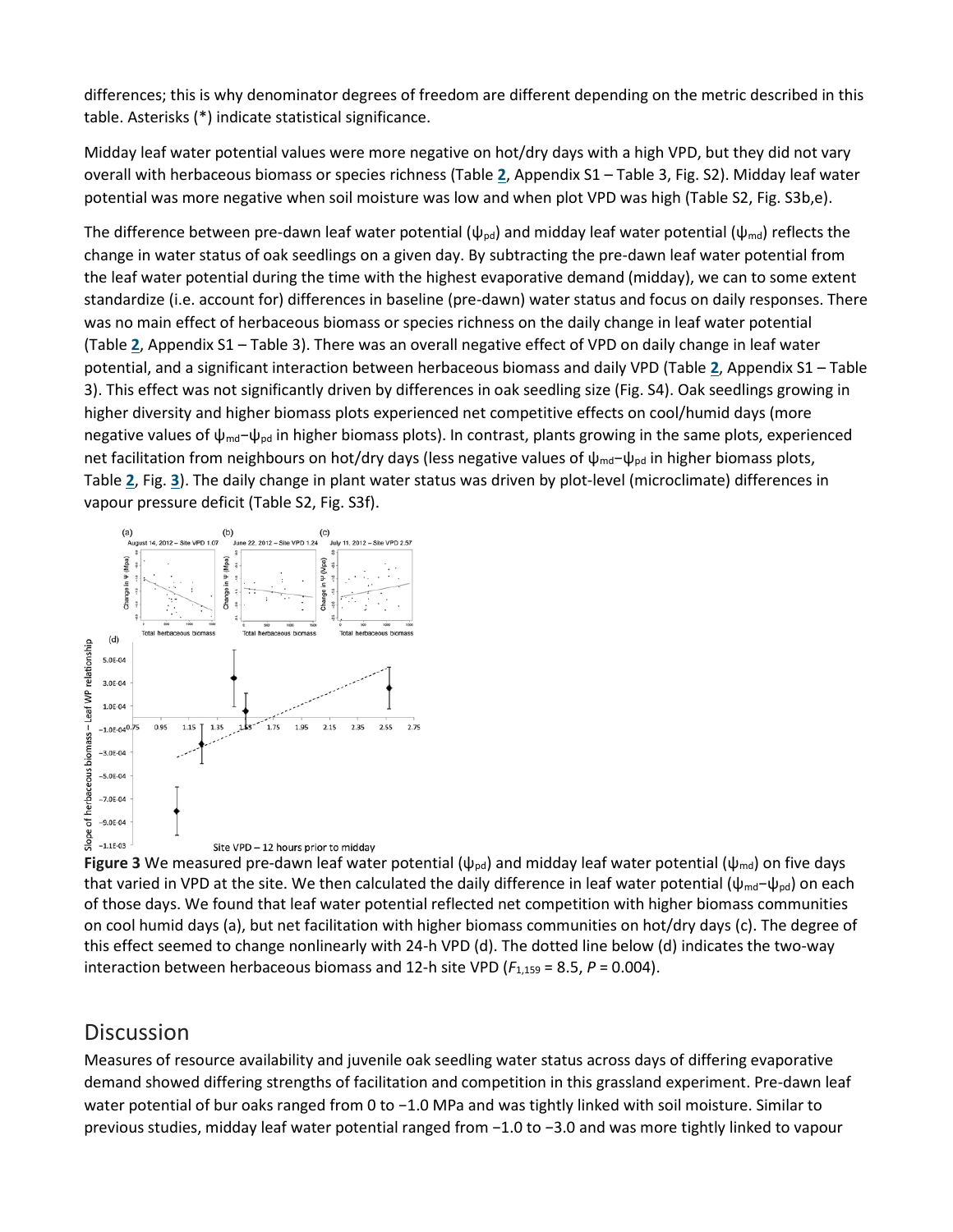pressure deficit in the microclimate (Abrams & Knapp **[1986](https://besjournals.onlinelibrary.wiley.com/doi/full/10.1111/1365-2745.12397#jec12397-bib-0001)**). Increasing herbaceous biomass and species richness (in the seedlings neighbourhood) resulted in both greater resource limitation and in greater amelioration of environmental stress for the juvenile oaks. We found that the degree of amelioration of the microclimate became progressively stronger on hotter/drier days and this translated to the increasing importance of facilitation for plant water status. In particular, increasing herbaceous plant biomass reduced average VPD by 50% on the hottest/driest days (microclimate amelioration), compared to low biomass, lowdiversity plots. Increasing plant herbaceous biomass reduced available soil moisture by as much as 50%, particularly late in the season (resource limitation). While reduced soil moisture in higher biomass, higher diversity plots likely drove increased competition for water when soil water was limiting (increasingly over the course of the season), in terms of oak seedling water status, this was outweighed by a facilitative advantage conferred in high-diversity and high-biomass plots when daily conditions (VPD) were arid.

Oak growth rates in our study were lowest in higher biomass higher diversity plots. We note that due to these differences in oak seedling size and structure, we selected oak seedlings for leaf water potential measurements that fell within a narrow size range across the biomass density gradient (a subset of the overall variation in oak sizes). We did this to reduce variation in leaf water potential measurements that were directly associated with differences in seedling size (Cavender-Bares & Bazzaz **[2000](https://besjournals.onlinelibrary.wiley.com/doi/full/10.1111/1365-2745.12397#jec12397-bib-0013)**). We also explored the direct effects of seedling size, leaf area and total number of leaves on daily leaf water potential measurements and found no evidence that oak size differences explained the trends in leaf water potential that we reported here (Fig. S4).

While oak growth was lowest in higher biomass and higher diversity plots in our study, we predict that the combined contribution of both competition and facilitation may underlie this trend. Decreasing oak growth with increasing community biomass does not necessarily mean that competition for resources was the only type of interaction happening between neighbours; it could mean there were just more competitive days than there were facilitative days. Specifically, competition for soil water between oak seedlings and the herbaceous plant community was strong below 12-h VPD values of ~1.75 kPa. Above 1.75 kPa, however, competition for soil water was outweighed by the facilitative effects of microclimate amelioration (VPD). Importantly, 2012 was one of the hottest and driest years on record. During the 2012 growing season (May 15–September 31), there were 23 days with average daily VPD values greater than 1.75 kPa. While our current data set is necessarily limited in scope (due to the small number of days sampled), this implies that in terms of water status, oaks may have experienced predominant facilitative effects of the herbaceous community for ~15% of the growing season, whereas competition may have dominated for the remaining ~85% of the time. Though to be clear, this rough estimate does not account for competition for other limiting resources, such as nitrogen or light, which may further tip the competition/facilitation balance towards net competition.

Future work should explore these questions in terms of changes in stomatal conductance, osmotic adjustment, leaf positioning, carbon assimilation, water-use efficiency and the specific implications of these temporal variations in VPD for longer-term plant performance. Reduced VPD in the microclimate has the capacity to decrease water loss at the leaf surface (Ocheltree *et al*. **[2013](https://besjournals.onlinelibrary.wiley.com/doi/full/10.1111/1365-2745.12397#jec12397-bib-0041)**). While stomatal conductance was not measured in the current study, this change in VPD may help maintain higher levels of stomatal conductance and have a positive effect on overall photosynthetic rates (Ocheltree *et al*. **[2013](https://besjournals.onlinelibrary.wiley.com/doi/full/10.1111/1365-2745.12397#jec12397-bib-0041)**) in high-biomass plots on the hottest days. This pattern is consistent with the results we present here and would mean that an increased number of days with average VPD values greater than 1.75 kPa could potentially shift the plant–plant interaction balance in the future (He, Bertness & Altieri **[2013](https://besjournals.onlinelibrary.wiley.com/doi/full/10.1111/1365-2745.12397#jec12397-bib-0022)**; Stocker *et al*. **[2013](https://besjournals.onlinelibrary.wiley.com/doi/full/10.1111/1365-2745.12397#jec12397-bib-0031)**). It should be noted that differences in light levels between experimental plots in this system (Clark *et al*. **[2012](https://besjournals.onlinelibrary.wiley.com/doi/full/10.1111/1365-2745.12397#jec12397-bib-0038)**) may also affect stomatal conductance, but relative differences in light patterns among plots should not shift significantly over time and would not explain these day-to-day changes in plant interactions. Depending on local wind conditions, relative differences in CO<sub>2</sub> enrichment between experimental plots may also affect water-use efficiency and longer-tem performance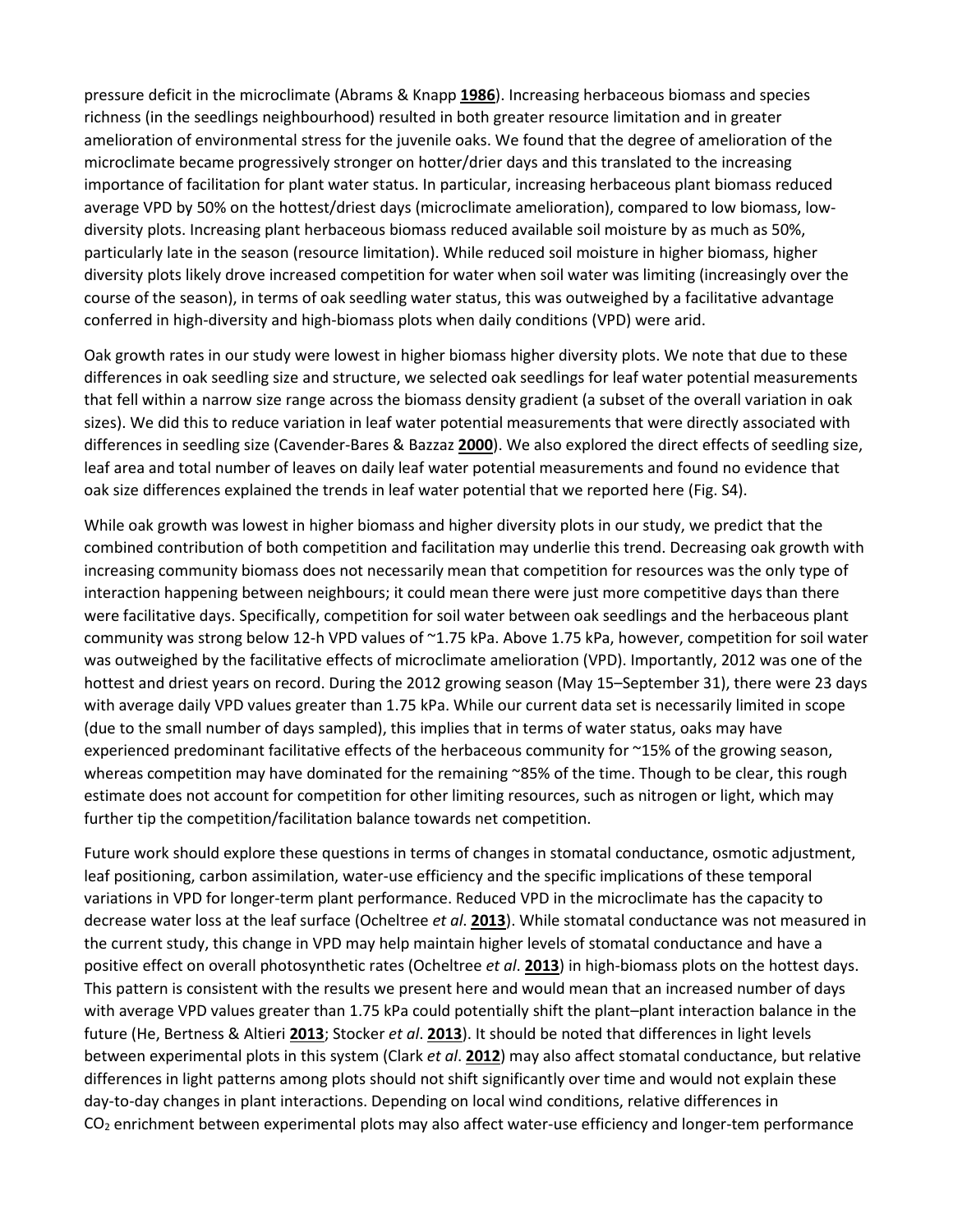of seedlings, though  $CO<sub>2</sub>$  levels were not measured at the plot-level in this study. As a first estimation, these results suggest that plant performance over the course of a growing season may be influenced by simultaneously acting competition and facilitation for water and the potential for each process to mask the presence of the other (e.g. Montgomery, Reich & Palik **[2010](https://besjournals.onlinelibrary.wiley.com/doi/full/10.1111/1365-2745.12397#jec12397-bib-0025)**).

#### Microclimate Amelioration and the Plant Community

Our results also demonstrate the potential for a novel positive-feedback loop for microclimate amelioration. We found that plant communities with less biomass were up to 6 **°**C hotter and had more than 2 times higher plotlevel VPD on particularly hot and dry days. Conversely, on cool humid days, temperature and humidity varied little as a function of herbaceous biomass (Fig. **[2](https://besjournals.onlinelibrary.wiley.com/doi/full/10.1111/1365-2745.12397#jec12397-fig-0002)**). The gradient in herbaceous biomass from low- to highdiversity differed minimally across sampling dates in these comparisons, yet the effect that it had on the microclimate changed. When it is hotter and drier at the site, more herbaceous biomass may shade and intercept irradiation that would otherwise heat the microclimate. Increased irradiation should also reduce relative humidity, driving the overall effect that we observed on vapour pressure deficit and plant performance. The greater the degree of environmental warming and drying, the greater the impact of the boundary layer provided by the herbaceous community. Furthermore, in higher biomass communities, there is more plot-level photosynthesis (indicated by greater overall productivity) in higher diversity plots (Reich *et al*. **[2001a](https://besjournals.onlinelibrary.wiley.com/doi/full/10.1111/1365-2745.12397#jec12397-bib-0026)**) and increased rates of plot-level transpiration; this may lead to increased evaporative cooling of the microclimate (due to a higher density of individuals and higher diversity of strategies for dealing with daily conditions). On cooler days (if cool because of cloud cover), there may be less irradiance overall, and the shading/evaporative cooling effect may not be happening. The stress-gradient hypothesis predicts that facilitation is more important for plants in environmentally severe conditions (Bertness & Callaway **[1994](https://besjournals.onlinelibrary.wiley.com/doi/full/10.1111/1365-2745.12397#jec12397-bib-0006)**). When environmental severity is strong, plants experience increased physiological stress, and this translates to stronger benefits of growing near neighbours. The stress-gradient hypothesis also predicts that when environmental conditions are mild, there may still be microclimate amelioration, but it may not translate to strong facilitation. We show that in terms of plant water status, as the stress-gradient hypothesis predicts, environmental amelioration may be most *important* for seedlings on hot and dry days (Fig. **[3](https://besjournals.onlinelibrary.wiley.com/doi/full/10.1111/1365-2745.12397#jec12397-fig-0003)**). We also show that the magnitude of the actual microclimate amelioration that is occurring is greater (Fig. **[2](https://besjournals.onlinelibrary.wiley.com/doi/full/10.1111/1365-2745.12397#jec12397-fig-0002)**).

#### Summary

The majority of the past work on facilitation in plant communities has focused on documenting case studies where facilitation is dominant (deserts, tundra and salt marshes) with less focus on determining the relative roles (and masking effects) of both types of interactions among neighbouring plants. There is a large body of evidence documenting the shifting importance of competition and facilitation across systems depending on environmental severity. Specifically, the relative importance of facilitation tends to increase with increasing environmental severity at higher elevations (Callaway *et al*. **[2002](https://besjournals.onlinelibrary.wiley.com/doi/full/10.1111/1365-2745.12397#jec12397-bib-0012)**), in deserts (Holzapfel & Mahall **[1999](https://besjournals.onlinelibrary.wiley.com/doi/full/10.1111/1365-2745.12397#jec12397-bib-0039)**) and marine systems (Peterson & Heck **[2001](https://besjournals.onlinelibrary.wiley.com/doi/full/10.1111/1365-2745.12397#jec12397-bib-0042)**). Fewer studies have examined temporal variation in the drivers of such changes (but see Callaway **[1992](https://besjournals.onlinelibrary.wiley.com/doi/full/10.1111/1365-2745.12397#jec12397-bib-0011)**; Greenlee & Callaway **[1996](https://besjournals.onlinelibrary.wiley.com/doi/full/10.1111/1365-2745.12397#jec12397-bib-0020)**; Baumeister & Callaway **[2006](https://besjournals.onlinelibrary.wiley.com/doi/full/10.1111/1365-2745.12397#jec12397-bib-0004)**; Semchenko *et al*. **[2011](https://besjournals.onlinelibrary.wiley.com/doi/full/10.1111/1365-2745.12397#jec12397-bib-0029)**). Though predicted by theory (Bruno, Stachowicz & Bertness **[2003](https://besjournals.onlinelibrary.wiley.com/doi/full/10.1111/1365-2745.12397#jec12397-bib-0010)**), we know of no previous studies that have documented the shifting balance of competition and facilitation from 1 day to the next. Here, we demonstrate threshold environmental conditions (community biomass and diversity, soil moisture and vapour pressure deficit) that tip the balance temporally between competition and facilitation for plant water status and therefore demonstrate the underlying presence of both. Because both competition and facilitation are likely ubiquitous in many if not most plant communities, tests of competition may be missing underlying facilitation (e.g. 15% of days in our experiment) due to stronger overall competitive effects (e.g. 85% of days). Conversely, in more severe environments, the role of competition may be overshadowed by facilitation, possibly leading to the flawed conclusion that competition is not important in severe environments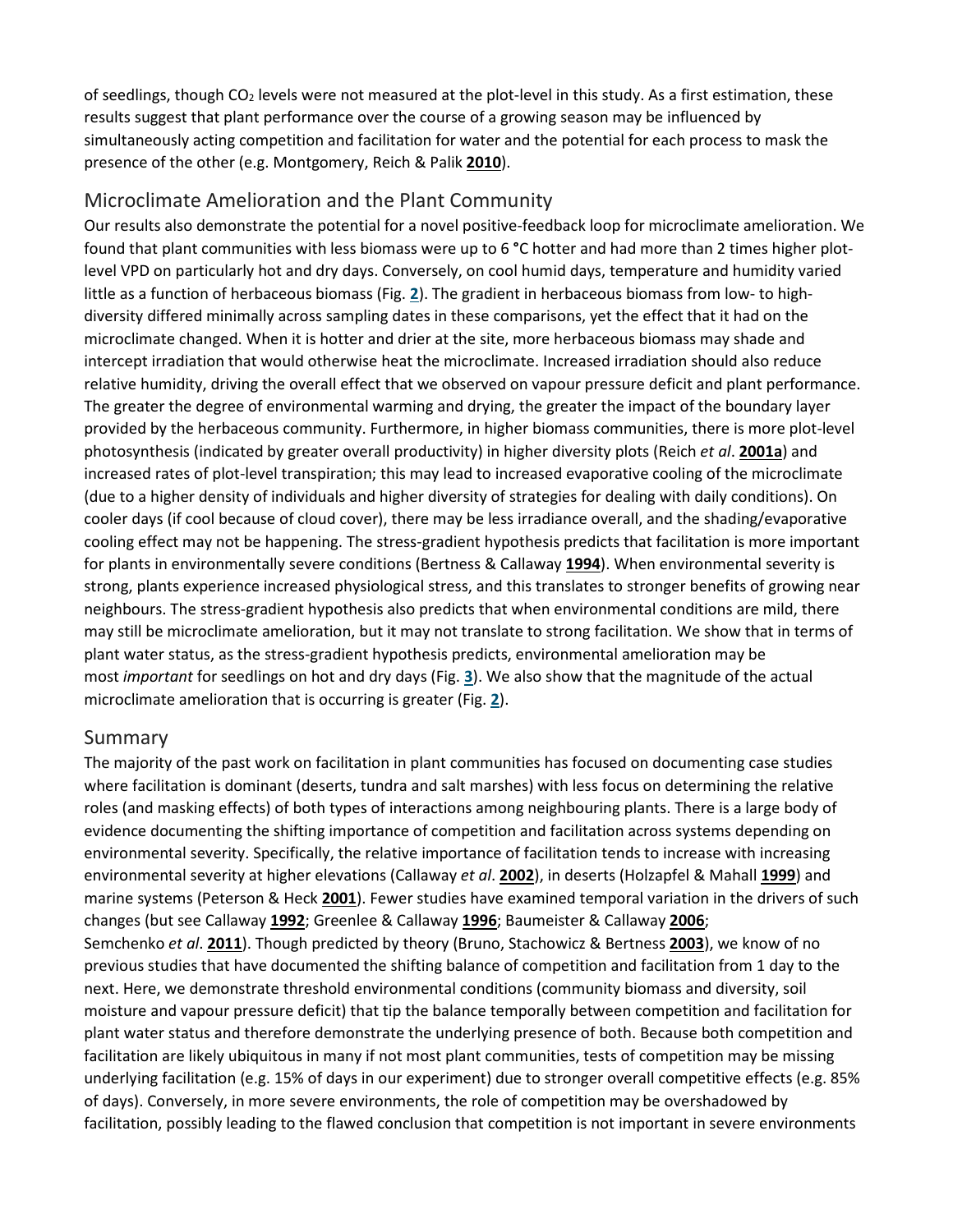(Bruno, Stachowicz & Bertness **[2003](https://besjournals.onlinelibrary.wiley.com/doi/full/10.1111/1365-2745.12397#jec12397-bib-0010)**). If taken to the next level, the mechanisms behind these day-to-day results may even scale from days to seasons to interannual variations. Only through careful examination of both the competitive and facilitative interactions between plants, can we understand plant community dynamics and make accurate predictions about how plant communities may change in the future.

### Acknowledgements

This research was supported by the Department of Energy Program for Ecological Research Grant DE-FG02- 96ER62291, the National Science Foundation Long-term Ecological Research Grant DEB-1234162, the NSF Longterm Research in Environmental Biology DEB-0716587 and DEB-1242531 and Ecosystem Sciences (NSF DEB-1120064) Programs, the University of Minnesota, the UWM Department of Biological Sciences and the NSF Graduate Research Fellowship Program. Special thanks to Tali Lee, Susan Barrott and Kally Worm for assistance in the execution and design of this experiment. We thank Joe Strini and Hannah Kruse for field assistance during the collection of leaf water potential data. We also thank Katie Barry and Laura Williams for extensive comments on previous versions of this manuscript. All authors confirm that there is no conflict of interest involved in the publication of this study.

# Data accessibility

Oak leaf water potential, relative growth rates and plot VPD data: Cedar Creek Ecosystem Science Reserve Data Catalogue data set ID #adue141**.** Herbaceous community biomass data: Cedar Creek Ecosystem Science Reserve Data Catalogue data set ID #ple141.

# Author contributions

AW designed the oak water potential study with assistance from SS and PR, AW collected the data pertaining to oak seedling growth and physiology, and PR conducted the BioCON experiment and organized its data acquisition, AW analysed the data and wrote the first draft of the manuscript, and all authors contributed substantially to revisions.

# References

- Abrams, M.D. & Knapp, A.K. (1986) Seasonal water relations of three gallery forest hardwood species in northeast Kansas. *Forest science*, **32**, 687– 696.
- Adair, E.C., Reich, P.B., Trost, J.J. & Hobbie, S.E. (2011) Elevated CO2 stimulates grassland soil respiration by increasing carbon inputs rather than by enhancing soil moisture. *Global Change Biology*, **17**, 3546– 3563.
- Anderson, D.B. (1936) Relative humidity or vapor pressure deficit. *Ecology*, **17**, 277– 282.
- Armas, C., Rodríguez-Echeverría, S. & Pugnaire, F.I. (2011) A field test of the stress-gradient hypothesis along an aridity gradient. *Journal of Vegetation Science*, **22**, 818– 827.
- Baumeister, D. & Callaway, R. (2006) Facilitation by *Pinus flexilis* during succession: a hierarchy of mechanisms benefits other plant species. *Ecology*, **87**, 1816– 1830.
- Bertness, M. & Callaway, R. (1994) Positive interactions in communities. *Trends in Ecology & Evolution*, **9**, 191– 193.
- Bond, W.J., Woodward, F.I. & Midgley, G.F. (2005) The global distribution of ecosystems in a world without fire. *New phytologist*, **165**, 525– 537.
- Brooker, R.W., Maestre, F.T., Callaway, R.M., Lortie, C.L., Cavieres, L.A., Kunstler, G. *et al*. (2008) Facilitation in plant communities: the past, the present, and the future. *Journal of Ecology*, **96**, 18– 34.
- Brown, K.W., Jordan, W.R. & Thomas, J.C. (1976) Water stress induced alterations of the stomatal response to decreases in leaf water potential. *Physiologia Plantarum*, **37**, 1– 5.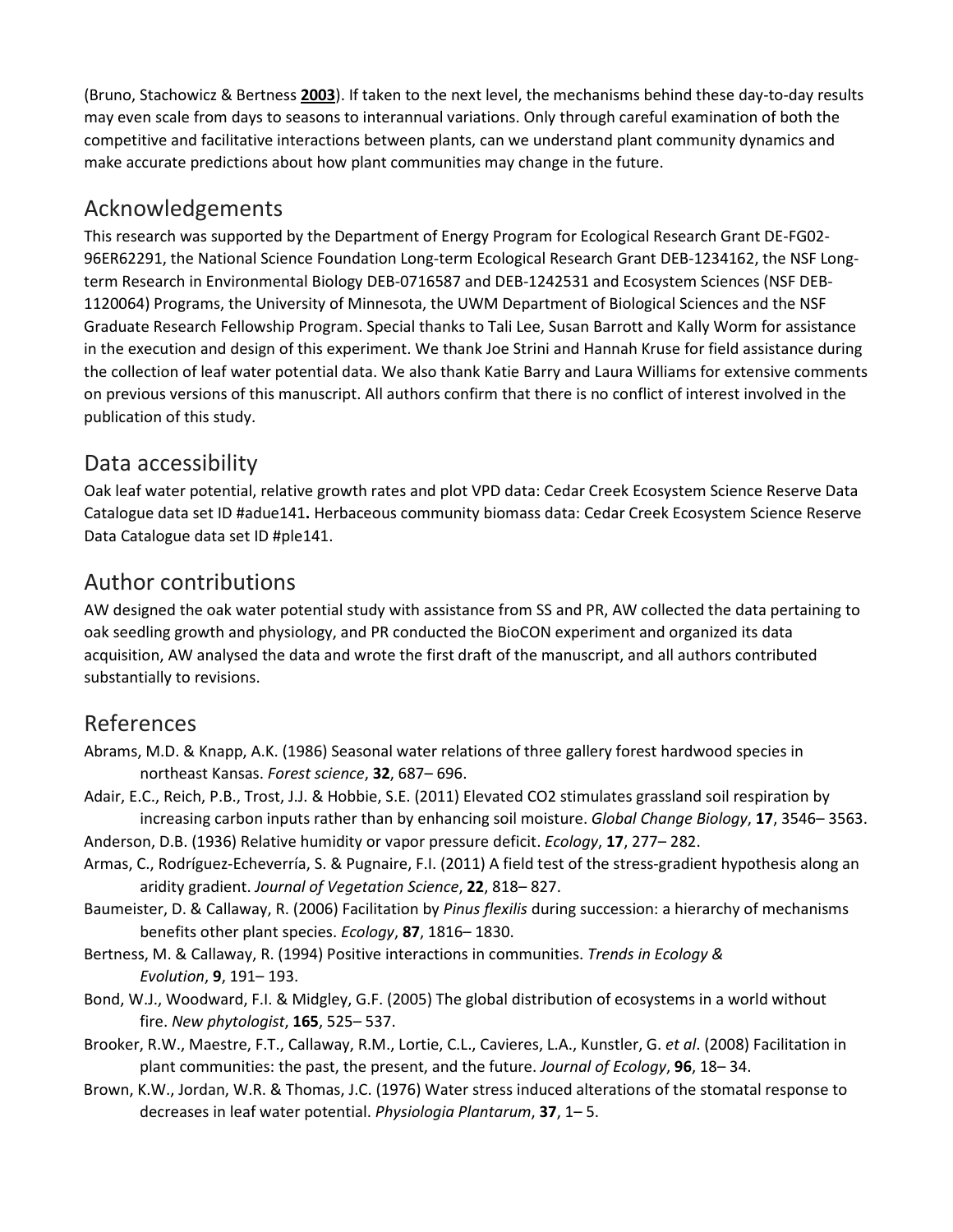- Bruno, J., Stachowicz, J. & Bertness, M. (2003) Inclusion of facilitation into ecological theory. *Trends in Ecology & Evolution*, **18**, 119– 125.
- Callaway, R. (1992) Effect of shrubs on recruitment of *Quercus douglasii* and *Quercus lobata* in California. *Ecology*, **73**, 2118– 2128.
- Callaway, R.M., Brooker, R.W., Choler, P., Kikvidze, Z., Lortie, C.J., Michalet, R., Paolini, L., Pugnaire, F.I., Newingham, B. & Aschehoug, E.T. (2002) Positive interactions among alpine plants increase with stress. *Nature*, **417**, 844– 848.
- Cavender-Bares, J. & Bazzaz, F.A. (2000) Changes in drought response strategies with ontogeny in *Quercus rubra*: implications for scaling from seedlings to mature trees. *Oecologia*, **124**, 8– 18.
- Clark, C.M., Flynn, D.F.B., Butterfield, B.J. & Reich, P.B. (2012) Testing the Link between Functional Diversity and Ecosystem Functioning in a Minnesota Grassland Experiment (ed. J.F. Cahill ). *PLoS ONE*, **7**, e52821.
- Cuesta, B., Villar-Salvador, P., Puértolas, J., Rey Benayas, J.M. & Michalet, R. (2010) Facilitation of *Quercus ilex* in Mediterranean shrubland is explained by both direct and indirect interactions mediated by herbs. *Journal of Ecology*, **98**, 687– 696.
- Davis, M., Wrage, K., Reich, P., Tjoelker, M., Schaeffer, T. & Muermann, C. (1999) Survival, growth, and photosynthesis of tree seedlings competing with herbaceous vegetation along a water-light-nitrogen gradient. *Plant Ecology*, **145**, 341– 350.
- Ehleringer, J.R. (1984) Intraspecific competitive effects on water relations, growth and reproduction in Encelia farinosa. *Oecologia*, **63**, 153– 158.
- Fargione, J.E. & Tilman, D. (2005) Diversity decreases invasion via both sampling and complementarity effects. *Ecology Letters*, **8**, 604– 611.
- Gordon, D.R., Menke, J.M. & Rice, K.J. (1989) Competition for soil water between annual plants and blue oak (*Quercus douglasii*) seedlings. *Oecologia*, **79**, 533– 541.
- Greenlee, J. & Callaway, R. (1996) Abiotic stress and the relative importance of interference and facilitation in montane bunchgrass communities in western Montana. *American Naturalist*, **148**, 386– 396.
- Hardin, G. (1960) The competitive exclusion principle. *Science*, **131**, 1292– 1297.
- He, Q., Bertness, M.D. & Altieri, A.H. (2013) Global shifts towards positive species interactions with increasing environmental stress (ed. M Vila). *Ecology Letters*, **16**, 695– 706.
- Holzapfel, C. & Mahall, B. (1999) Bidirectional facilitation and interference between shrubs and annuals in the Mojave Desert. *Ecology*, **80**, 1747– 1761.
- Jia, X., Dai, X.-F., Shen, Z.-X., Zhang, J.-Y. & Wang, G.-X. (2010) Facilitation can maintain clustered spatial pattern of plant populations during density-dependent mortality: insights from a zone-of-influence model. *Oikos*, **120**, 472– 480.
- Landero, J.P.C. & Valiente-Banuet, A. (2010) Species-specificity of nurse plants for the establishment, survivorship, and growth of a columnar cactus. *American Journal of Botany*, **97**, 1289– 1295.
- Montgomery, R.A., Reich, P.B. & Palik, B.J. (2010) Untangling positive and negative biotic interactions: views from above and below ground in a forest ecosystem. *Ecology*, **91**, 3641– 3655.
- NOAA National Climatic Data Center, State of the Climate: National Overview for Annual (2012) Available from [http://www.ncdc.noaa.gov/sotc/national/2012/13.](http://www.ncdc.noaa.gov/sotc/national/2012/13) [accessed 14 March 2015].
- Ocheltree, T.W., Nippert, J.B. & Prasad, P.V.V. (2013) Stomatal Responses to Changes in Vapor Pressure Deficit Reflect Tissue-Specific Differences in Hydraulic Conductance. *Plant Cell and Environment*, **37**, 132– 139.
- Peterson, B.J. & Heck, K.L. Jr (2001) Positive interactions between suspension-feeding bivalves and seagrass-a facultative mutualism. *Marine Ecology Progress Series*, **213**, 143– 155.
- Reich, P., Knops, J., Tilman, D., Craine, J., Ellsworth, D., Tjoelker, M., Lee, T., Wedin, D., Naeem, S. & Bahauddin, D. (2001a) Plant diversity enhances ecosystem responses to elevated CO2 and nitrogen deposition. *Nature*, **410**, 809– 810.